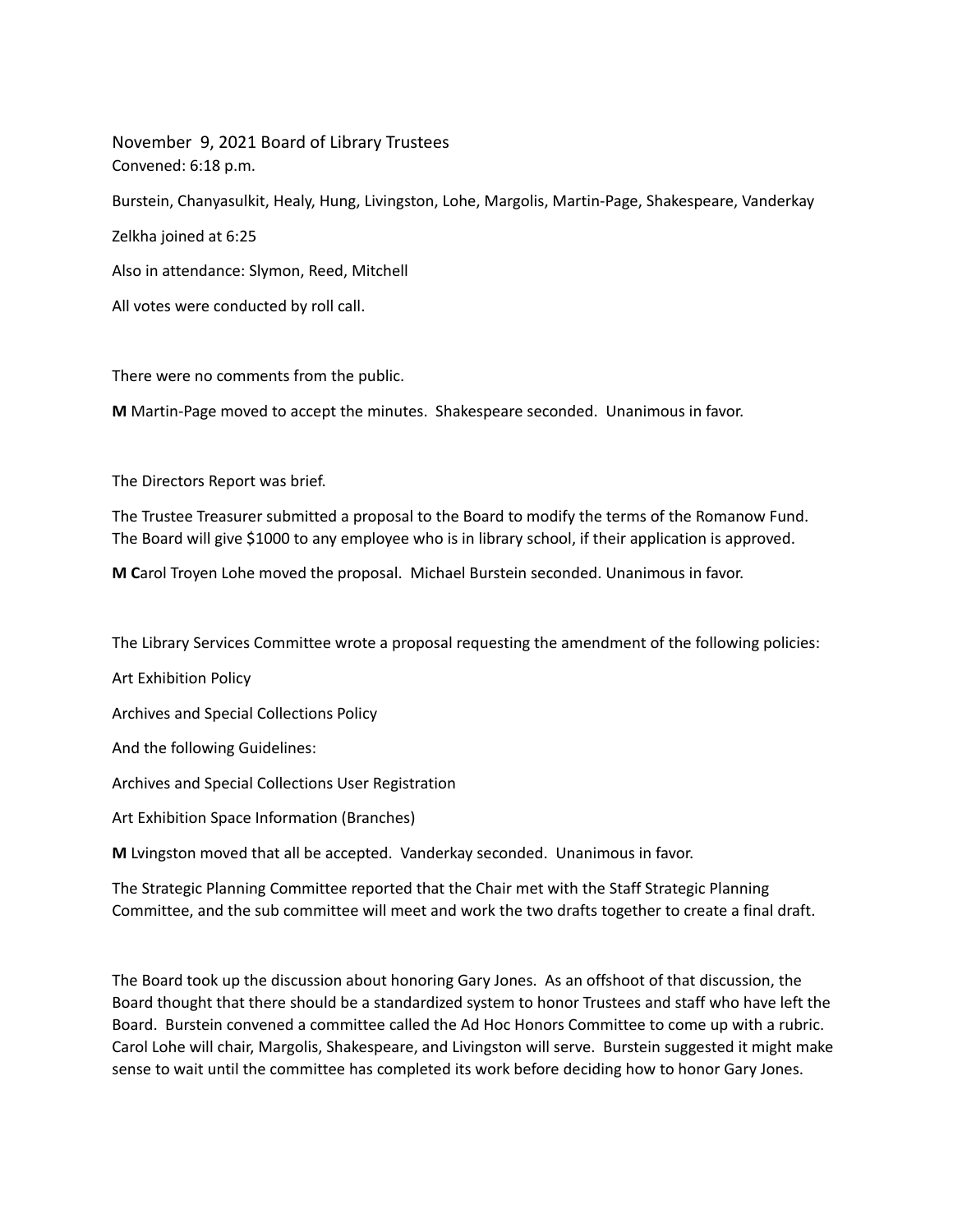Healy offered a proposal that any Trustee serving 10 or more years as a Board member would have book plates put in all new books for a year after their passing. This does not address retirements. She declined to move her proposal. Lohe suggested that whatever the honor is, it should be something that benefits the library, rather than a physical gift.

Library Director introduced a patron complaint that we have signs for various causes, but do not have a sign for #MeToo. At this time the Board will not add any more signs, pending an opinion from Town Counsel and a recommendation from the Public Expression Committee.

Library Director raised the issue of Snow Days. During COVID, staff worked from home on days where Town services were "closed" due to inclement weather. We were able to do that because we were still Æ0Ú work from home, had software contracts to support telework, and many other amenities to support essential services, paid for by the CARES Act. While many employers have rejoiced at the idea of no one getting a free paid day off, it will simply not be feasible for the staff to work from home this winter. Almost everyone works in the Library 4-5 days a week, with only one work from home day, and that only for some staff. The software support contracts have lapsed due to lack of funding/lack of need. Library Director suggested that should there be any snow closures, that they be traditional snow days.

**M** Burstein moved that he write a letter in his capacity as Chair to the staff thanking them for their service throughout COVID. Margolis seconded. Unanimous in favor.

Livingston asked why Tommy Vitolo's newsletter did not mention the library's ARPA requests. While the Library Director did not know why in this specific instance, she reported that the library has submitted the following requests for ARPA funding:

Supervisor of Library Operations

Intercom System

Health and Safety supplies

Restoration of \$46,000 cut to supplies

At the time of the meeting, the Town had not assigned or distributed ARPA funds to any Department. The Library Director reported that many other communities are already done distributing their funds to their Departments.

Chanyasulkit reported that the Town, in collaboration with the Brookline Community Foundation, will be holding listening sessions on how the community would like to see ARPA funds distributed.

Chanyasulkit reported on the Staff Appreciation Party. As a public health professional, she does not recommend having a traditional SAP in Hunneman Hall. She suggested perhaps a spring event outdoors, or a gift, similar to the jackets from last year, in lieu of an event. The Library Director agreed to survey the staff, and see what they are comfortable with.

Library Director reported that the Friends are looking for a new Board member and a new Book Sale Coordinator.